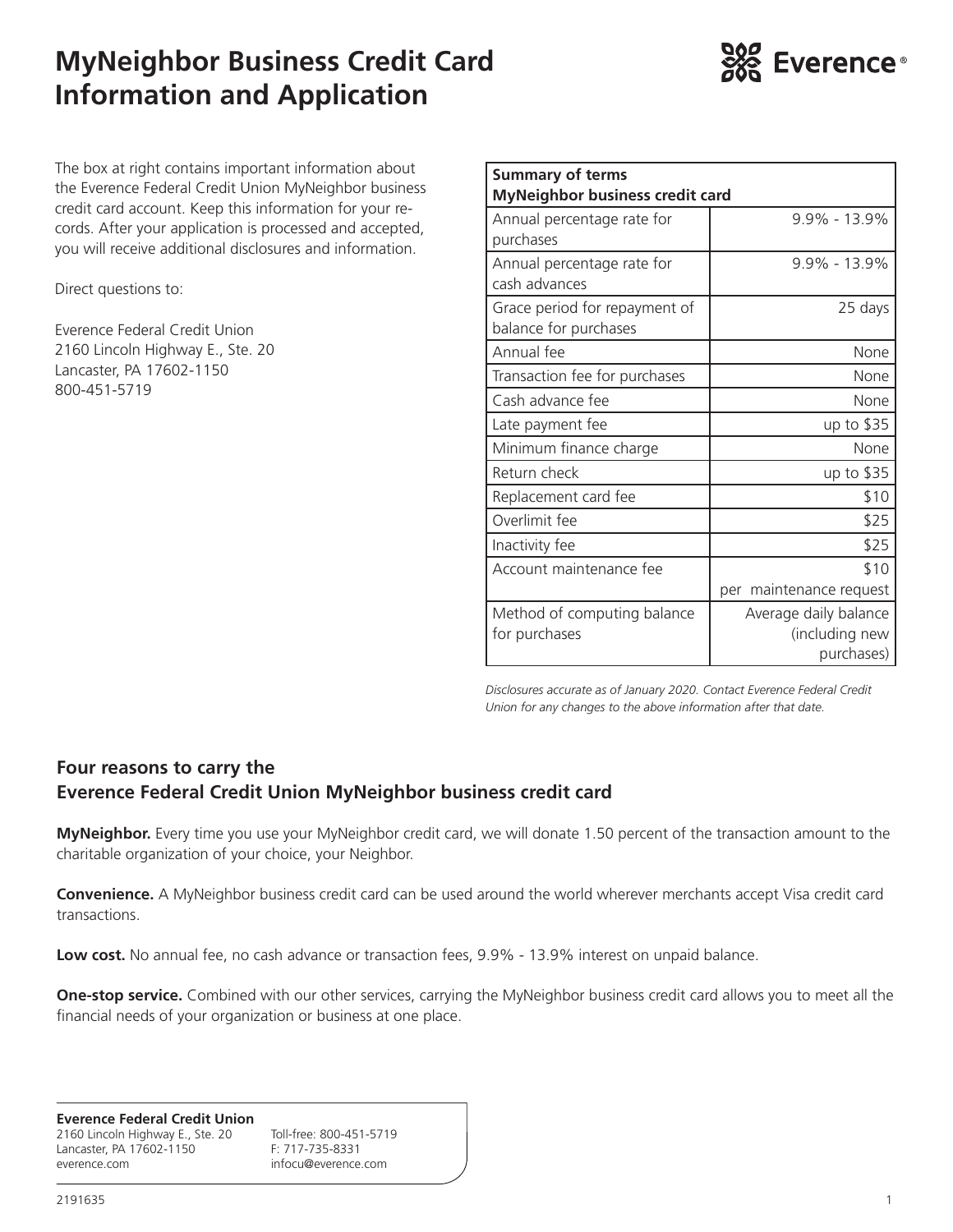# **Everence Federal Credit Union MyNeighbor business credit card application**

#### **Instructions**

- 1. Print this page and complete the application below. Be sure to sign the form in the space provided at the bottom as the authorizing officer or owner of the organization or company applying for Everence Federal Credit Union business credit cards.
- 2. Please include a copy of your most recent balance sheet and income statement when submitting this application.
- 3. In the "Cardholder Information" section on page 3, give the names of the people who will be carrying the MyNeighbor business credit card for your company or organization. Note also the space for indicating the credit limit for each cardholder. Make as many copies of this page as you need. You can have as many cards as you wish, with different credit limits for each.
- 4. Return the completed application and supporting documents to any Everence Federal Credit Union office. You can also return documents by fax to (717) 735-8331, or mail 2160 Lincoln Highway E., Ste. 20, Lancaster, PA 17602.
- 5. If you have questions, visit any of our offices or call (800) 451-5719.

#### **1. Organization or business**

| <b>Business name Example 20</b>                                                                                                                                                                                                |  |                                                                                                                                                                                                                                |       |            |
|--------------------------------------------------------------------------------------------------------------------------------------------------------------------------------------------------------------------------------|--|--------------------------------------------------------------------------------------------------------------------------------------------------------------------------------------------------------------------------------|-------|------------|
| Address                                                                                                                                                                                                                        |  |                                                                                                                                                                                                                                |       |            |
| Include both PO box and street if applicable                                                                                                                                                                                   |  | City                                                                                                                                                                                                                           | State | <b>ZIP</b> |
|                                                                                                                                                                                                                                |  | Business fax number and the state of the state of the state of the state of the state of the state of the state of the state of the state of the state of the state of the state of the state of the state of the state of the |       |            |
| Email contact and the state of the state of the state of the state of the state of the state of the state of the state of the state of the state of the state of the state of the state of the state of the state of the state |  | Credit union account number                                                                                                                                                                                                    |       |            |
| Type of organization (check one) $\Box$ sole proprietorship $\Box$ corporation $\Box$ nonprofit organization                                                                                                                   |  |                                                                                                                                                                                                                                |       |            |

#### **2. Financial information**

Please attach your most recent balance sheet and income statement (required).

### **3. Cardholder information**

On page 3, please provide information on all people authorized to use your organization's Everence Federal Credit Union business credit cards. Attach additional sheet(s) as necessary.

#### **4. Authorization signature**

By signing below, I certify that all the statements in this application for the Everence Federal Credit Union MyNeighbor business credit card – and on each of the documents submitted with this application – are true and complete. By signing below, I also authorize Everence Federal Credit Union to check my credit history and to make necessary inquiries regarding the information provided. I understand that it is a federal crime to willfully and deliberately provide incomplete information on loan applications made to a federal credit union insured by the National Credit Union Administration (NCUA).

By signing below, as a corporate officer, I also duly declare legal authorization to execute a note in the name and on behalf of the Corporation, as deemed necessary and desirable for the furtherance of this purpose and the proof of the approval of the terms and conditions thereof for and on behalf of this Corporation.

| Signature of approving officer/owner | Date |
|--------------------------------------|------|
|--------------------------------------|------|

A business or organizational membership in the credit union is the first step to securing the MyNeighbor business credit card. If your organization is not currently a member of Everence Federal Credit Union, we will send you the appropriate forms to complete for opening a business or rganizational membership once this application is approved.

| For Everence Federal Credit Union use only |  |  |
|--------------------------------------------|--|--|
| $\Box$ Approved $\Box$ Declined            |  |  |
| Loan officer _________                     |  |  |
|                                            |  |  |
| Credit limit \$                            |  |  |
| l Credit card number ________              |  |  |